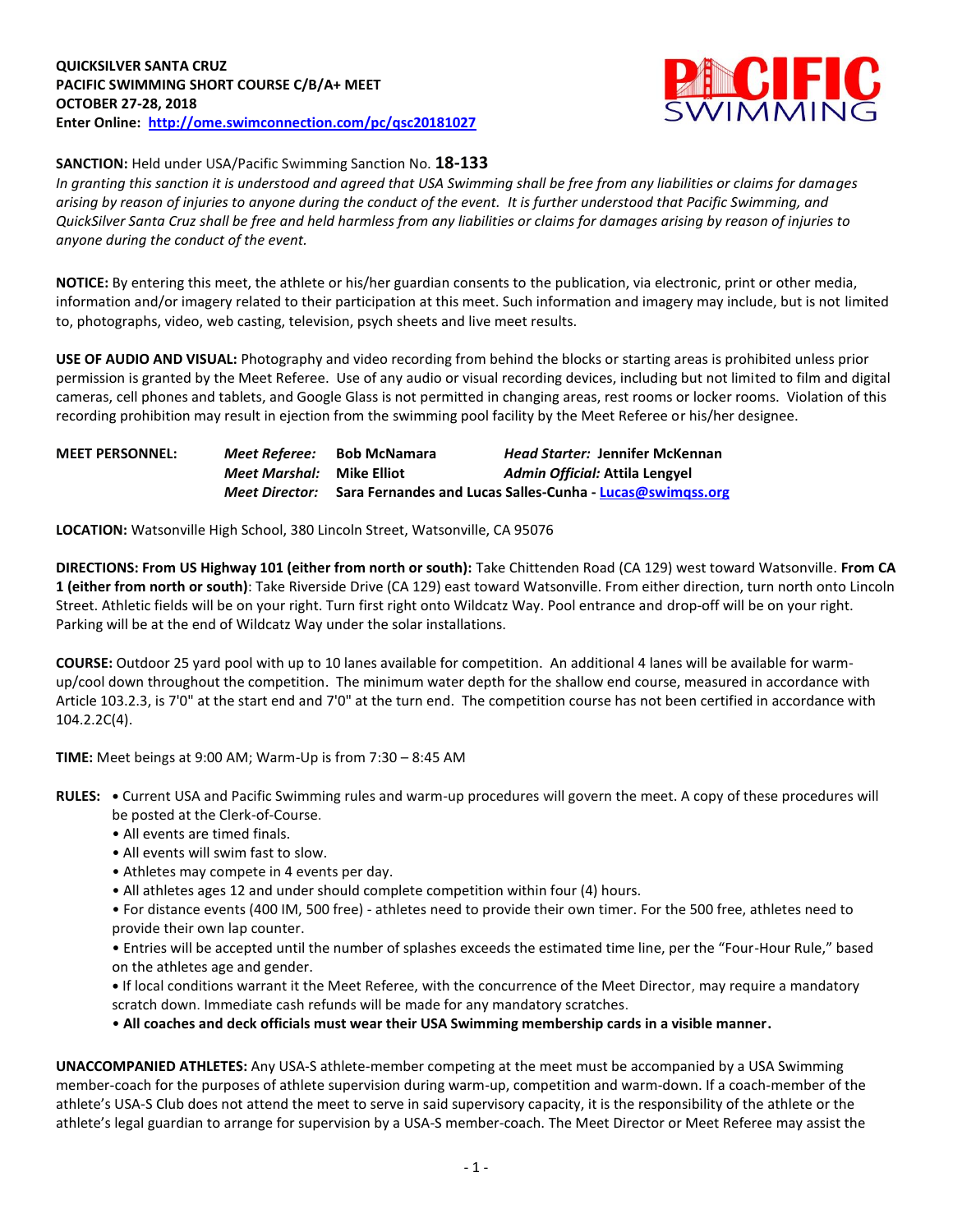athlete in making arrangements for such supervision; however, it is recommended that such arrangements be made in advance of the meet by the athlete's USA-S Club Member-Coach.

**RACING STARTS:** Athletes must be certified by a USA-S member-coach as being proficient in performing a racing start, or must start the race in the water. It is the responsibility of the athlete or the athlete's legal guardian to ensure compliance with this requirement.

**RESTRICTIONS:** • Smoking and the use of other tobacco products is prohibited on the pool deck, in the locker rooms, in spectator

seating, on standing areas and in all areas used by athletes, during the meet and during warm-up periods.

- Sale and use of alcoholic beverages is prohibited in all areas of the meet venue.
- No glass containers are allowed in the meet venue.
- No propane heater is permitted except for snack bar/meet operations.
- All shelters must be properly secured.
- Changing into or out of swimsuits other than in locker rooms or other designated areas is prohibited.

• Destructive devices, to include but not limited to, explosive devices and equipment, firearms (open or concealed), blades, knives, mace, stun guns and blunt objects are strictly prohibited in the swimming facility and its surrounding areas. If observed, the Meet Referee or his/her designee may ask that these devices be stored safely away from the public or removed from the facility. Noncompliance may result in the reporting to law enforcement authorities and ejection from the facility. Law enforcement officers (LEO) are exempt per applicable laws.

 Operation of a drone, or any other flying apparatus, is prohibited over the venue (pools, athlete/coach areas, spectator areas and open ceiling locker rooms) any time athletes, coaches, officials and/or spectators are present.

**ELIGIBILITY:** • Athletes must be current members of USA-S and enter their name and registration number on the meet entry card as they are shown on their Registration Card. If this is not done, it may be difficult to match the athlete with the registration and times database. The meet host will check all athlete registrations against the SWIMS database and if not found to be registered, the Meet Director shall accept the registration at the meet (a \$10 surcharge will be added to the regular registration fee). Duplicate registrations will be refunded by mail.

• Athletes in the "A" Division must have met at least USA Swimming Motivational "A" minimum time standard. Athletes in the "B" Division must have met at least the listed "B" minimum time standard. All entry times slower than the listed "B" time standard will be in the "C" Division.

- Entries with **"NO TIME" will be ACCEPTED.**
- Entry times submitted for this meet will be checked against a computer database and may be changed in accordance with Pacific Swimming Entry Time Verification Procedures.
- Disabled athletes are welcome to attend this meet and should contact the Meet Director or Meet Referee regarding any special accommodations on entry times and seeding per Pacific Swimming policy.
- Athletes 19 years of age and over may compete in the meet for time only, no awards. Such swimmers must have met standards for the 17-18 age group.
- The athlete's age will be the age of the athlete on the first day of the meet.

**ENTRY PRIORITY:** Zone 1 South (Z1S) entries postmarked by Monday, October 8, 2018 or entered online by 11:59 p.m. Wednesday, October 10, 2018 will be given priority acceptance. All entries from Zone 1 South, all other Pacific LSC zones, and other LSC's either postmarked by Monday, October 15, 2018, entered online by 11:59 p.m. Wednesday, October 17, 2018 or hand delivered by 5:00 p.m. Wednesday, October 17, 2018 will be considered in the order they are received or until meet cap is reached.

**ENTRY FEES:** \$4.00 per event plus an \$8.00 participation fee per athlete. Entries will be rejected if payment is not sent at time of request. No refunds will be made, except mandatory scratch downs.

**ONLINE ENTRIES:** To enter online go to **<http://ome.swimconnection.com/pc/qsc20181027>** to receive an immediate entry confirmation. This method requires payment by credit card. Swim Connection, LLC charges a processing fee for this service, equal to \$1 per athlete plus 5% of the total Entry Fees. Please note that the processing fee is a separate fee from the Entry Fees. If you do not wish to pay the processing fee, enter the meet using a mail entry. **Entering online is a convenience, is completely voluntary, and is in no way required or expected of an athlete by Pacific Swimming.** Online entries will be accepted through Wednesday, October 17, 2018.

**MAILED OR HAND DELIVERED ENTRIES**: Entries must be on the attached consolidated entry form. Forms must be filled out completely and printed clearly with athlete's best time. Entries must be postmarked by midnight, Monday, October 15, or hand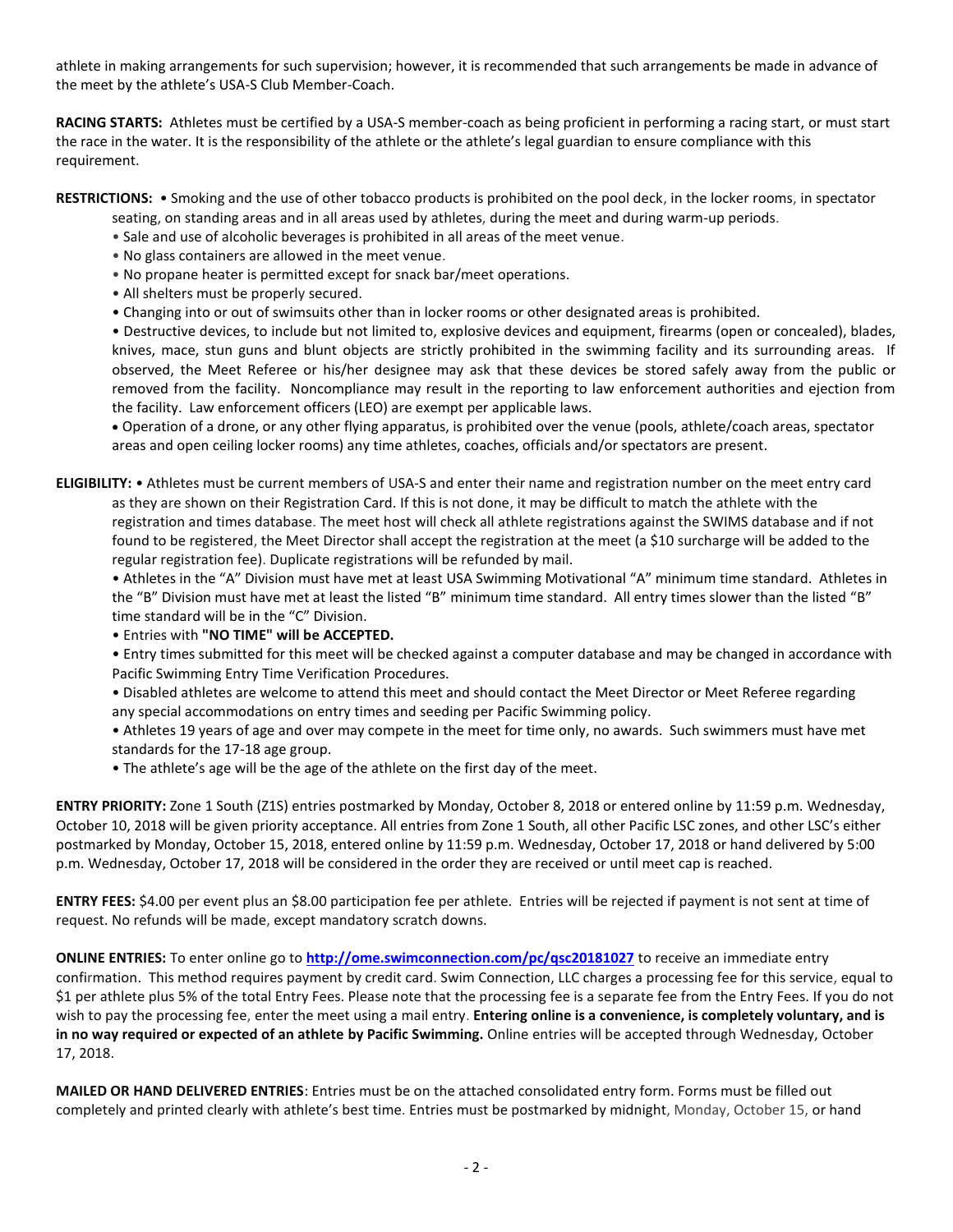delivered by 6:30 p.m. Wednesday, October 17, 2018. No late entries will be accepted. Requests for confirmation of receipt of entries should include a self-addressed envelope.

**Make check payable to**: **QuickSilver Santa Cruz Mail entries to**: **Lucas Salles-Cunha Hand deliver entries to: Lucas Salles-Cunha 325 Soquel Ave. Swim Meet Entries**

 **Santa Cruz, CA 95062 at Watsonville High School** 

**CHECK-IN:** The meet will be deck seeded. Athletes must check-in at the Clerk-of-Course. No event shall be closed more than 30 minutes before the scheduled start of the session. Close of check-in for all individual events shall be no more than 60 minutes before the estimated time of the start of the first heat of the event. Athletes who do not check in will not be seeded and will not be allowed to compete in that event.

**SCRATCHES:** Any athletes not reporting for or competing in an individual timed final event that they have checked in for shall not be penalized.

**AWARDS:** Individual awards will be awarded in the A, B, and C division. Ribbons for First through Third place will be given to the following age groups: 8 & Under, 9-10, and 11-12. Athletes 13 years of age and older will not receive awards. All awards must be picked up at the meet. Awards will not be mailed.

**ADMISSION:** Free. A program will not be available.

**SNACK BAR & HOSPITALITY:** A small snack bar may be available throughout the competition. Coaches and working deck officials will be provided lunch. Hospitality will serve refreshments to timers and volunteers.

**MISCELLANEOUS:** No overnight parking is allowed. Facilities will not be provided after meet hours. All participating clubs are expected to provide lane timers based upon the number of athletes registered to swim each day. Club timing lanes will be assigned and coaches will be notified of assignments during the week prior to the meet.

**REQUESTED OFFICIALS:** Each club should provide officials for the meet according to the number of athletes entered, following the table below. Since there are multiple sessions for this meet, the meet referee will be requesting from each team which officials will be working which session.

| Club athletes entered in session | Trained and carded officials requested |
|----------------------------------|----------------------------------------|
| $1 - 10$                         |                                        |
| $11 - 25$                        |                                        |
| 26-50                            |                                        |
| 51-75                            |                                        |
| 76-100                           |                                        |
| 100 or more                      | 5 and up (1 for every 25 athletes)     |

## **EVENT SUMMARY**

| <b>SATURDAY</b> |          |          |                      | <b>SUNDAY</b> |          |           |                      |  |  |
|-----------------|----------|----------|----------------------|---------------|----------|-----------|----------------------|--|--|
| 8 & UN          | $9 - 10$ | 11-12    | <b>13 &amp; OVER</b> | 8 & UN        | $9 - 10$ | $11 - 12$ | <b>13 &amp; OVER</b> |  |  |
| 100 IM          | 200 IM   | 200 IM   | 400 IM               | 25 BK         | 50 BK    | 100 BK    | 200 FL               |  |  |
| 25 BR           | 50 BR    | 50 FL    | <b>500 Free</b>      | 50 Free       | 50 Free  | 50 Free   | 100 BK               |  |  |
| 50 BK           | 100 BK   | 50 BR    | 100 BR               | 50 BR         | 100 BR   | 100 BR    | 200 I.M.             |  |  |
| 25 Free         | 100 Free | 100 Free | 100 FL               | 25 FL         | 50 FL    | 100 FL    | 50 Free              |  |  |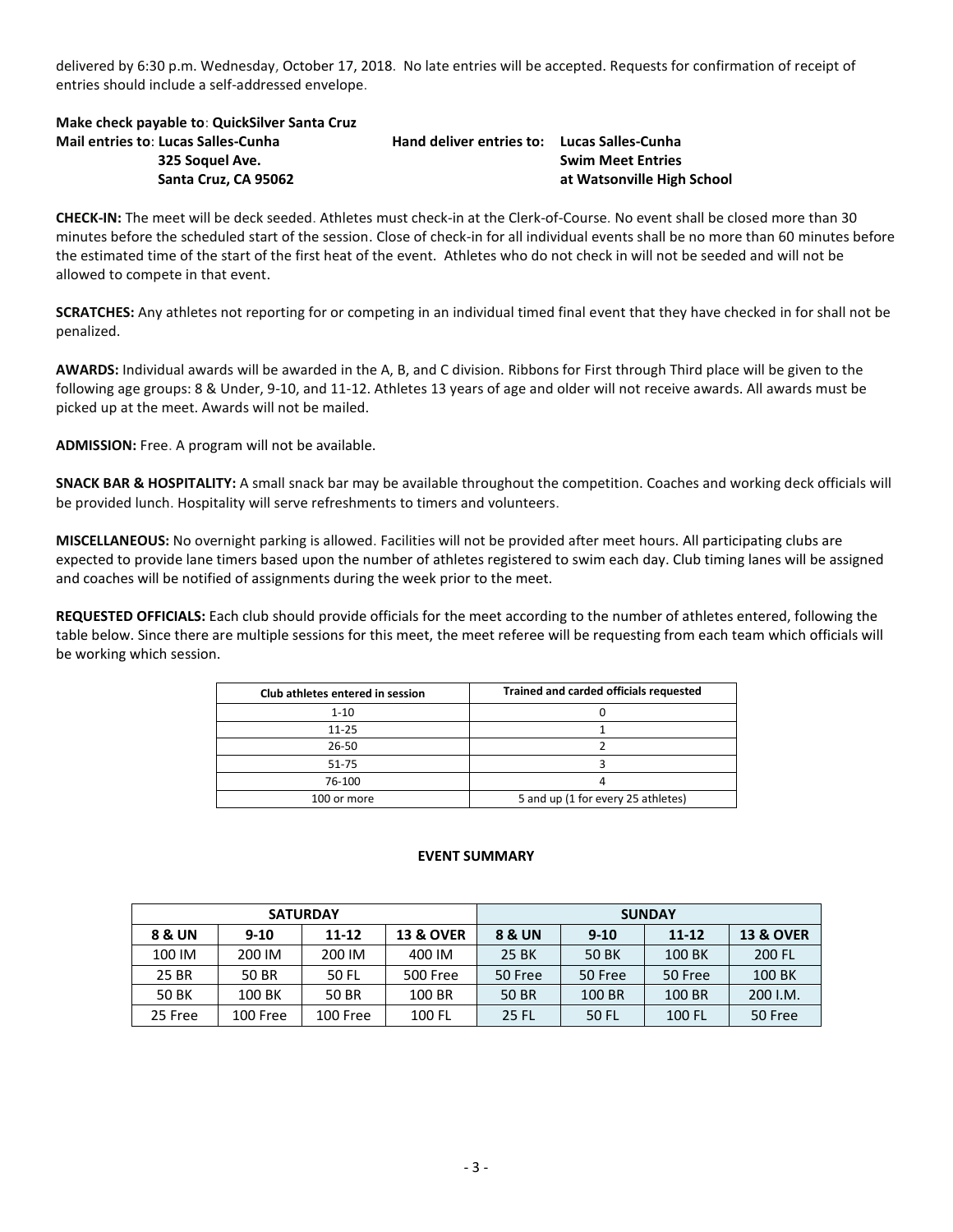|                | Saturday, October 27 <sup>th</sup> , 2018 |                |               | Sunday, October 28 <sup>th</sup> , 2018 |
|----------------|-------------------------------------------|----------------|---------------|-----------------------------------------|
| <b>EVENT#</b>  | <b>EVENT</b>                              | <b>EVENT#</b>  | <b>EVENT#</b> | <b>EVENT</b>                            |
| $\mathbf{1}$   | 13-18 400 I.M.                            | $\overline{2}$ | 33            | 13-18 200 Fly                           |
| 3              | 13-18 500 Free                            | 4              | 35            | 13-18 100 Back                          |
| 5              | 13-18 100 Breast                          | 6              | 37            | 13-18 200 I.M.                          |
| $\overline{7}$ | 11-12 200 I.M.                            | 8              | 39            | 11-12 100 Back                          |
| 9              | 9-10 200 I.M.                             | 10             | 41            | 9-10 50 Back                            |
| 11             | 8-UN 100 I.M.                             | 12             | 43            | 8-UN 25 Back                            |
| 13             | 13-18 100 Fly                             | 14             | 45            | 13-18 50 Free                           |
| 15             | 11-12 50 Fly                              | 16             | 47            | 11-12 50 Free                           |
| 17             | 8-UN 25 Breast                            | 18             | 41            | 9-10 50 Free                            |
| 19             | 9-10 50 Breast                            | 20             | 43            | 8-UN 50 Free                            |
| 21             | 11-12 50 Breast                           | 22             | 45            | 11-12 100 Breast                        |
| 23             | 8-UN 50 Back                              | 24             | 51            | 9-10 100 Breast                         |
| 25             | 9-10 100 Back                             | 26             | 53            | 8-UN 50 Breast                          |
| 27             | 8-UN 25 Free                              | 28             | 55            | 11-12 100 Fly                           |
| 29             | 9-10 100 Free                             | 30             | 61            | 9-10 50 Fly                             |
| 31             | 11-12 100 Free                            | 32             | 63            | 8-UN 25 Fly                             |

|                | Saturday, October 27 <sup>th</sup> , 2018 |                |  |
|----------------|-------------------------------------------|----------------|--|
| <b>EVENT#</b>  | <b>EVENT</b>                              | <b>EVENT#</b>  |  |
| $\mathbf{1}$   | 13-18 400 I.M.                            | $\overline{2}$ |  |
| 3              | 13-18 500 Free                            | $\overline{4}$ |  |
| 5              | 13-18 100 Breast                          | 6              |  |
| $\overline{7}$ | 11-12 200 I.M.                            | 8              |  |
| 9              | 9-10 200 I.M.                             | 10             |  |
| 11             | 8-UN 100 I.M.                             | 12             |  |
| 13             | 13-18 100 Fly                             | 14             |  |
| 15             | 11-12 50 Fly                              | 16             |  |
| 17             | 8-UN 25 Breast                            | 18             |  |
| 19             | 9-10 50 Breast                            | 20             |  |
| 21             | 11-12 50 Breast                           | 22             |  |
| 23             | 8-UN 50 Back                              | 24             |  |
| 25             | 9-10 100 Back                             | 26             |  |
| 27             | 8-UN 25 Free                              | 28             |  |
| 29             | 9-10 100 Free                             | 30             |  |
| 31             | 11-12 100 Free                            | 32             |  |

Use the following URL to find the time standards: <http://www.pacswim.org/swim-meet-times/standards>